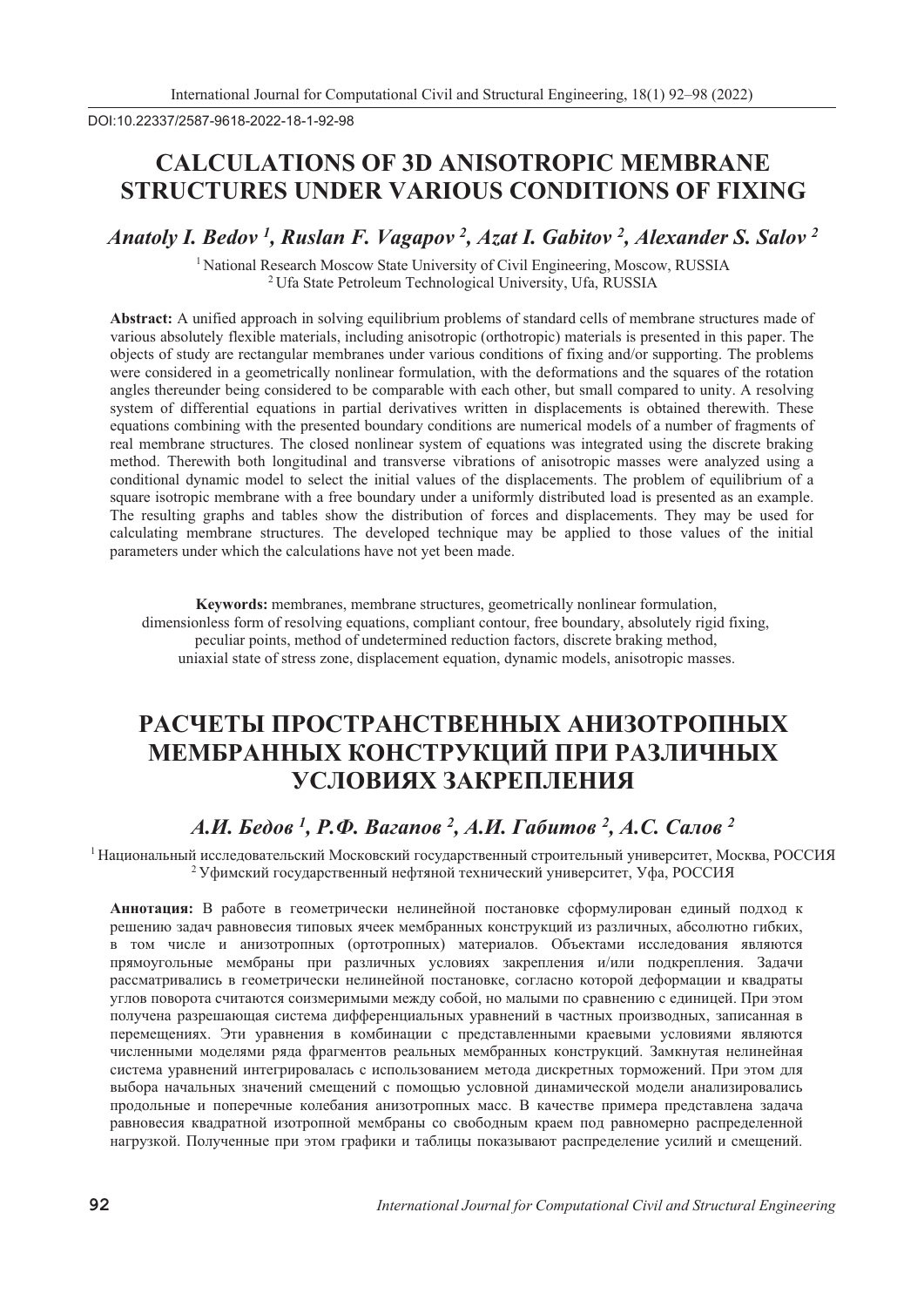Они могут быть использованы при расчетах мембранных конструкций. Для тех значений исходных параметров, при которых вычисления еще не проводились, можно прибегнуть к разработанной методике.

Ключевые слова: мембраны, мембранные конструкции, геометрически нелинейная постановка, безразмерный вид разрешающих уравнений, податливый контур, свободный край, абсолютно жесткое закрепление, особенные точки, метод неопределенных коэффициентов приведения, метод дискретных торможений, складчатая зона, уравнения в перемещениях, динамические модели, анизотропные массы.

#### **INTRODUCTION**

Membrane structures widely applied in construction practice are implemented in materials with various properties and structure (metal sheet, polymer films, technical fabrics, etc.). When calculating, such structures are divided into standard cells being the anisotropic membranes either fixed and/or supported on four, three or two sides [6, 8, 13, 14, 16-18].

A vast amount of references [15] is devoted to the solution of equilibrium problems for rectangular membranes fixed along a contour or along two boundaries, with a detailed review thereof being considered herein [2].

This article is devoted to the calculation of<br>rectangular orthotropic membranes with membranes different fixing conditions.

Therewith the load was assumed to be uniformly distributed. The problem is considered in a geometrically nonlinear formulation, whereby the deformations and the squares of the rotation angles are considered to be comparable with each other, but small as compared to unity [1, 3, 4]. The following geometric relations correspond to these conditions:

$$
\varepsilon_x = K_u \frac{\partial u}{\partial x} + \left(\frac{1}{2}\right) K_w^2 \left(\frac{\partial w}{\partial x}\right)^2; \n\varepsilon_y = K_v \frac{\partial v}{\partial y} + \left(\frac{1}{2}\right) K_w^2 \left(\frac{\partial w}{\partial y}\right)^2; \n\gamma_{xy} = K_u \frac{\partial u}{\partial y} + K_v \frac{\partial v}{\partial x} + K_w^2 \frac{\partial w}{\partial x} \frac{\partial w}{\partial y}.
$$
\n(1)

To give a more convenient dimensionless form to the resolving system and the subsequent solution the method of undetermined reduction factors [5, 6] is used here [5, 6]:  $U = K_u \alpha u$ ,  $V = K_v a v$ ,  $W = K_\omega a w$ , where  $K_u$ ,  $K_v$ ,  $K_w$  – are unknown yet arbitrary constants,  $u, v, w$  – are<br>dimensionless functions proportional to dimensionless displacements in the direction of the coordinate axes (Fig. 1).



*Figure 1. Original membrane scheme* 

The orthotropy axes of the membrane material were considered to be oriented parallel to the sides thereof, thereby enabling to simplify the physical relations to the form:

$$
\varepsilon_x = \lambda n_x - \nu n_y; \n\varepsilon_y = -\nu n_x + n_y, \gamma_{xy} = \frac{n_{xy}}{g}.
$$
\n(2)

Here and elsewhere, a number of dimensionless parameters are used:

$$
n_x = N_x / (E_y H); n_y = N_y / (E_y H);
$$
  
\n
$$
\mu(\lambda - v^2) = 1; \ \alpha = \mu v + g; \qquad (3)
$$
  
\n
$$
g = G_{xy} / E_y; \ k = b/a.
$$

where,  $N_x$ ,  $N_y$ ,  $N_{xy}$  – are forces; 2*a*, 2*b v H* – are the plan dimensions and the membrane thickness, respectively;  $E_x$ ,  $E_y$ ,  $G_{xy}$ ,  $v_{xy}$ ,  $v_{yx}$ , – are elastic characteristics of the material.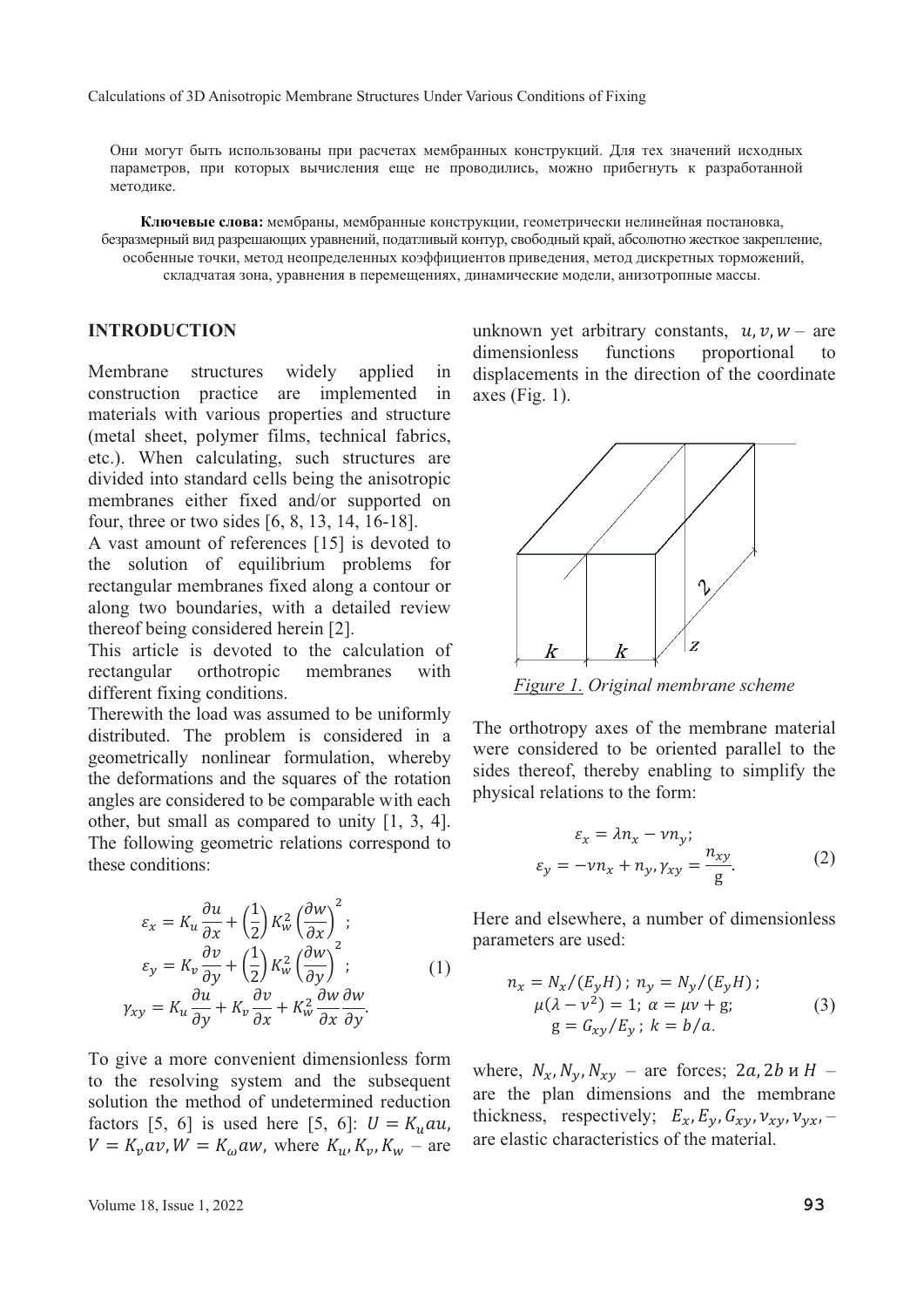Let us assume that the structures of the considered membranes and the nature of loading thereof do not allow for uniaxial state of stress zones. Equilibrium equations in a similar formulation are:

$$
\frac{\partial n_x}{\partial x} + \frac{\partial n_x}{\partial y} = 0; \frac{\partial n_{xy}}{\partial x} + \frac{\partial n_y}{\partial y} = 0; \n\left[ n_x \frac{\partial^2 w}{\partial x^2} + n_y \frac{\partial^2 w}{\partial y^2} + 2n_{xy} \frac{\partial^2 w}{\partial x \partial y} \right] K_w^3 E_y H
$$
\n
$$
= -qa.
$$
\n(4)

A resolving system written in displacements may be obtained under (1)-(4) after a number of transformations

$$
\mu \frac{\partial^2 u}{\partial x^2} + g \frac{\partial^2 u}{\partial y^2} + \alpha \frac{\partial^2 v}{\partial x \partial y} + \alpha \frac{\partial w}{\partial y} \frac{\partial^2 w}{\partial x \partial y} +
$$
\n
$$
+ \mu \frac{\partial w}{\partial x} \frac{\partial^2 w}{\partial x^2} + g \frac{\partial w}{\partial x} \frac{\partial^2 w}{\partial y^2} = 0;
$$
\n
$$
\alpha \frac{\partial^2 u}{\partial x \partial y} + g \frac{\partial^2 v}{\partial x^2} + \alpha \frac{\partial w}{\partial x} \frac{\partial^2 w}{\partial x \partial y} + g \frac{\partial w}{\partial y} \frac{\partial^2 w}{\partial x^2} +
$$
\n
$$
+ \mu \lambda \frac{\partial w}{\partial y} \frac{\partial^2 w}{\partial y^2} + \mu \lambda \frac{\partial^2 v}{\partial y^2} = 0;
$$
\n
$$
\mu \left[ \frac{\partial u}{\partial x} + \frac{1}{2} \left( \frac{\partial w}{\partial x} \right)^2 + v \frac{\partial v}{\partial y} + \frac{v}{2} \left( \frac{\partial w}{\partial x} \right)^2 \right] \frac{\partial^2 w}{\partial x^2} + 2g \left[ \frac{\partial u}{\partial y} + \frac{\partial v}{\partial x} + \frac{\partial w}{\partial x} \frac{\partial w}{\partial y} \right] \frac{\partial^2 w}{\partial x \partial y} + \mu \left[ v \frac{\partial u}{\partial x} + \frac{v}{2} \left( \frac{\partial w}{\partial x} \right)^2 + \frac{1}{\lambda} \frac{\partial v}{\partial y} + \frac{1}{2\lambda} \left( \frac{\partial w}{\partial y} \right)^2 \right] \frac{\partial^2 w}{\partial y^2} = -1.
$$
\n(5)

This system was used in numerical calculations. Equations (10) combined with boundary conditions may be interpreted as a model of a number of standard cells in membrane structures found in actual designing.

Therefore, we had a system of three equations<br>for displacements written in a specific displacements written in a specific dimensionless form that in the case of an isotropic membrane coincides with the system of resolving equations obtained by M. S. Kornishin [11] for plates, with the cylindrical rigidity thereof tending to zero.

A closed nonlinear system composed of equations (5) and the corresponding boundary conditions (Table 1) was integrated by the discrete braking method [10, 19]. Application of this method in solving 3D problems is known to deal with unacceptable costs of computer time, since the integration step must be small due to stability limitations associated with a large difference in the periods of longitudinal and transverse oscillations, being avoided by introducing anisotropic masses of simpler forms than in paper [12] to the dynamic models. Information on the hypothetical laws of variation of the required functions *Q* was included to these conditional concepts (Fig. 2), in addition to the weight factors *p*.

| Kind of support contour                   | Boundary conditions at                                                                                                                                                                                                                                      |                                                                                                                                                                                                                                                                                       |                                                                                                                                                                                                                                                          |
|-------------------------------------------|-------------------------------------------------------------------------------------------------------------------------------------------------------------------------------------------------------------------------------------------------------------|---------------------------------------------------------------------------------------------------------------------------------------------------------------------------------------------------------------------------------------------------------------------------------------|----------------------------------------------------------------------------------------------------------------------------------------------------------------------------------------------------------------------------------------------------------|
|                                           | $x=0$                                                                                                                                                                                                                                                       | $v = \kappa$                                                                                                                                                                                                                                                                          | $x=2$                                                                                                                                                                                                                                                    |
| Absolutely rigid                          | $u_0=0$                                                                                                                                                                                                                                                     | $u_{\kappa}=0$                                                                                                                                                                                                                                                                        | $u_2=0$                                                                                                                                                                                                                                                  |
|                                           | $v_0=0$                                                                                                                                                                                                                                                     | $v_k=0$                                                                                                                                                                                                                                                                               | $v_2 = 0$                                                                                                                                                                                                                                                |
|                                           | $w_0=0$                                                                                                                                                                                                                                                     | $w_{\kappa}=0$                                                                                                                                                                                                                                                                        | $w_2=0$                                                                                                                                                                                                                                                  |
| Three sides are absolutely                | $u_0=0$                                                                                                                                                                                                                                                     | $u_{\kappa}=0$                                                                                                                                                                                                                                                                        | $n_{x2}=0$                                                                                                                                                                                                                                               |
| rigid, with the one being                 | $v_0=0$                                                                                                                                                                                                                                                     | $v_k=0$                                                                                                                                                                                                                                                                               | $n_{xy2}=0$                                                                                                                                                                                                                                              |
| free                                      | $w_0=0$                                                                                                                                                                                                                                                     | $w_{k} = 0$                                                                                                                                                                                                                                                                           |                                                                                                                                                                                                                                                          |
| Flexible, of symmetrical<br>cross section | $\eta_{\kappa} \cdot \frac{\partial^4 u}{\partial v^4} = n_{\kappa 0} + [\Sigma n_{\gamma \kappa} - n_{\kappa \gamma 0}].$<br>$\frac{\partial^2 u}{\partial y^2}$                                                                                           | $\psi_{\kappa}$ $\frac{\partial u}{\partial x} = \sum n_{x0} - n_{xy\kappa}$                                                                                                                                                                                                          | $\frac{n_{xyz}}{n_{yz} \cdot \frac{\partial^2 w}{\partial y^2} = 0}$<br>$\frac{n_{xz} \cdot \frac{\partial^4 u}{\partial y^4} = n_{xz} + \sqrt{\sum n_{yx}}}{\frac{n_{xyz} \cdot \frac{\partial^2 u}{\partial y^2}}{\frac{\partial^2 u}{\partial y^2}}}$ |
|                                           |                                                                                                                                                                                                                                                             |                                                                                                                                                                                                                                                                                       |                                                                                                                                                                                                                                                          |
|                                           | $\frac{\psi_{\kappa} \cdot \frac{\partial v}{\partial y} = \sum n_{yx} - n_{xy0}}{n_{\kappa} \cdot \frac{\partial^4 w}{\partial y^4} = n_{x0} \cdot \frac{\partial w}{\partial x} +$<br>+[ $\sum n_{yx}$ - $n_{xy0}$ ]. $\frac{\partial^2 w}{\partial y^2}$ | $\frac{\eta_{\kappa}\cdot \frac{\partial^4 v}{\partial x^4}}{\eta_{\kappa}\cdot \frac{\partial^4 w}{\partial x^4}} = n_{yx} + \left[\sum n_{x0^-} n_{xyx}\right] \cdot \frac{\partial^2 v}{\partial x^2}$<br>+[ $\sum n_{x0}$ - $n_{xy\kappa}$ ]. $\frac{\partial^2 w}{\partial x^2}$ | $\frac{\partial y}{\partial y} = \sum n_{yx} - n_{xy}^2$<br>$\eta_x \cdot \frac{\partial^4 w}{\partial y^4} = n_{xz} \cdot \frac{\partial w}{\partial x} +$<br>+[ $\sum n_{yx}$ - $n_{xy2}$ ]· $\frac{\partial^2 w}{\partial y^2}$                       |
|                                           |                                                                                                                                                                                                                                                             |                                                                                                                                                                                                                                                                                       |                                                                                                                                                                                                                                                          |

**Table 1. Main kinds of boundary conditions**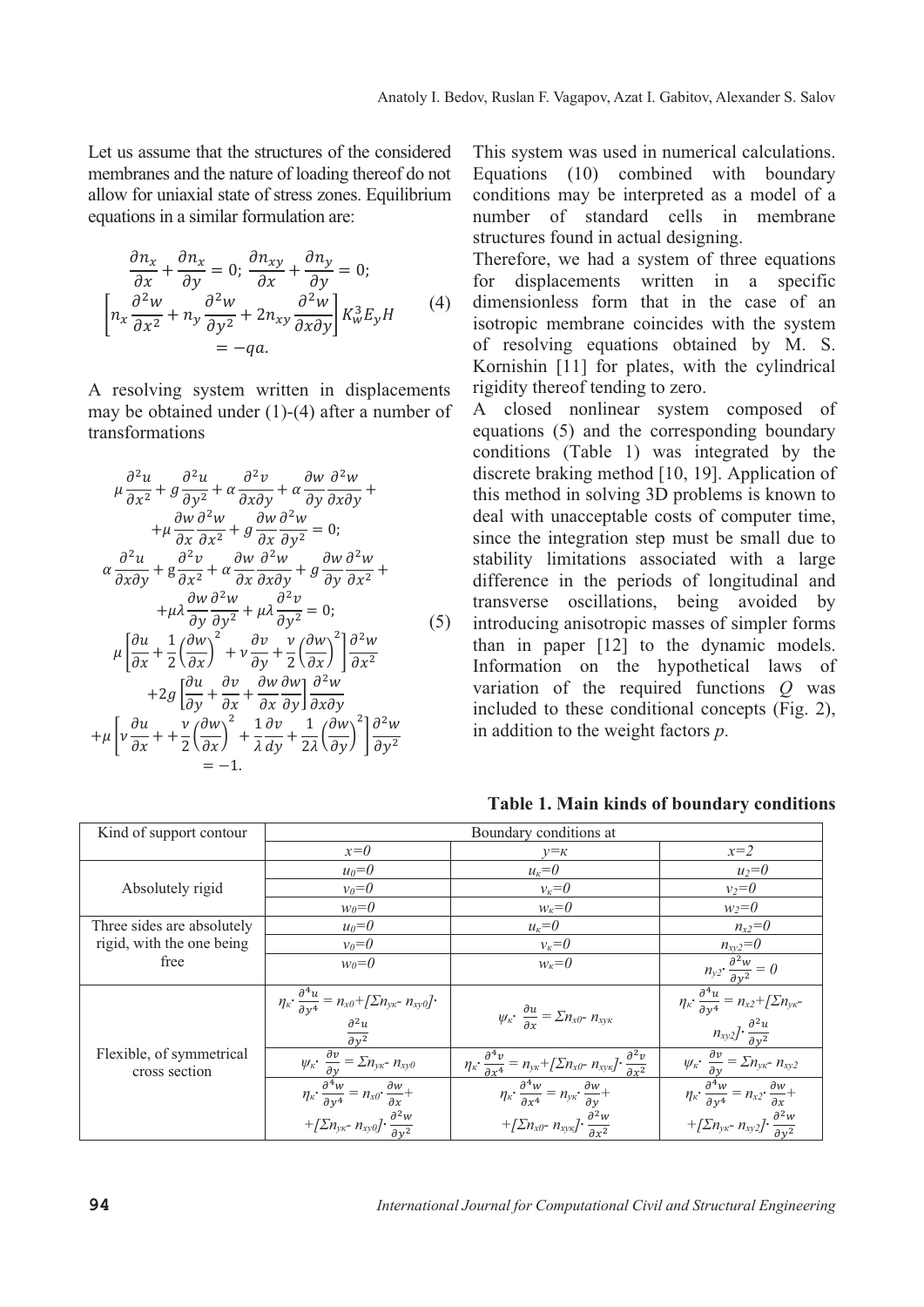The symbols  $\eta_{\kappa} = \frac{E_{\kappa}I_{\kappa}}{F}$  $\frac{E_K I_K}{E_y} u \psi_K = \frac{E_K A_K}{E_y}$  $\frac{R^{11}R}{E_y}$  are used in the table to denote the relative rigidity of the contour for bending and compression. An appropriate combination of the given boundary

conditions enables obtaining of a mathematical model of any kind of support for membrane structures [3, 7, 8].



*Figure Characteristics of anisotropy of conditional masses of dynamic models*

As a result of the numerical solution of the difference analogues of the above equations, the values of the displacement components at all points were obtained. Therewith, central differences with an error of the reminder term of the order of the second degree of strength were used on a square net; extrapolation of the desired functions beyond the contour was made by means of the Lagrange polynomial. The final solutions for displacements may be presented in dimensional form as necessary:

$$
U = u \left(\frac{qa}{E_y H}\right)^{\frac{2}{3}} a; \quad V = v \left(\frac{qa}{E_y H}\right)^{\frac{2}{3}} a; \quad W = w \left(\frac{qa}{E_y H}\right)^{\frac{2}{3}} a, \quad (6)
$$

with one being able to proceed therefrom to dimensional forces to get a full view of the stress-strain behavior.

The problem of equilibrium of a square isotropic membrane with a free boundary under a uniform load is presented as an example. Half of the membrane only was examined because of the symmetry. Continuous characteristics with

reasonable ordinates were received (Fig. 3). In a small neighborhood of the extreme right point of the free boundary, there were jumps of normal  $n_x$ ,  $n_y$  and tangential  $n_{xy}$  forces to be explained by ambiguity thereof at this peculiar point. An analysis of the graphs enables conditional division of the area of the deformed membrane in the direction of the *x* axis into three zones: the first one (in the neighborhood of the  $y$  axis) - here all the characteristics behave as in a membrane with four absolutely rigid boundaries; the second one (central part) is a zone where the pattern of the stress-strain behavior is similar to that in the case of a cylindrical bend; the third one (in the neighborhood of the free boundary) - the most of the characteristics have extreme values.

Rectangular membranes with one free boundary were also calculated for various aspect ratios. The free boundary at  $k > 1.5$  was found not to affect the stress state of the membrane in the neighborhood of the opposite rigidly fixed side. Therewith, the stress and strain fields have been slightly changed as compared with a similar membrane rigidly fixed on four sides.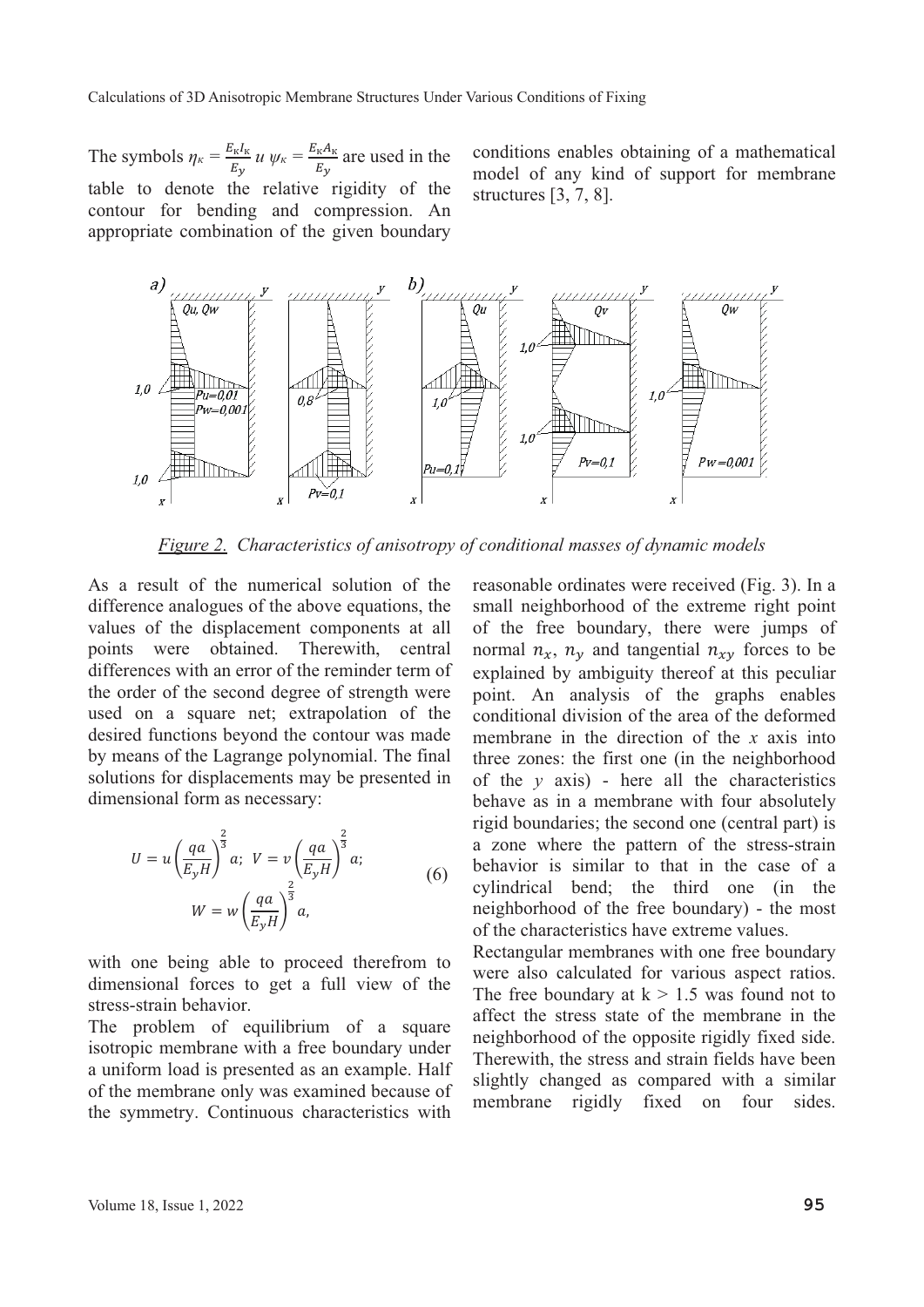

Figure 3. Characteristic functions of deformations in the plane of the membrane (a), displacements in the vertical direction  $(6)$ , normal components of the stress state  $(B)$ , and shear components  $(Γ)$ 

#### **CONCLUSION**

In conclusion we note that the graphs and tables obtained show the nature of the distribution of forces and displacements in membranes for a quite wide range of changes in the main parameters of structures thereof. They may be used in calculations of membrane systems. For the same values of the parameters for which the calculations were not made you may use the developed methodology and the finished program.

#### **ACKNOWLEDGMENTS**

The experimental research was partially made at the Research and Educational Center for Innovative Technologies (RECIT) under FSBEI of Higher Education Ufa State Petroleum Technological University. RECIT performs research and testing of a wide range of construction materials and products: cement-<br>and gypsum-based binders, aggregates, and gypsum-based binders, aggregates, concrete, mortars, bricks, masonry blocks, cellular concrete, rebars, under the Certificate for assessment the state of measuring instruments in the laboratory No. TsSM RB.OSI.ST.03022, issued by the Center for

Standardization and Metrology of the Republic of Bashkortostan.

#### **REFERENCES**

- 1. **Bedov A., Vagapov R., Gabitov A., Salov A.** // Nonlinear problems of equilibrium for axisymmetric membranes // APEM 2021. IOP Conf. Series: Materials Science and Engineering 11674 (2021) 012009.
- 2. **Vagapov R.F.** // Review of papers on the theory of membrane calculation // Ufa Petroleum Institute. - Ufa, 1987. - 40 p. Dep. in VNIIIS, 1988, No. 7964.
- 3. **Vagapov R.F.** Equilibrium of rectangular orthotropic membranes with a free boundary // Structural Analysis. - 1990. - No.1. P.62-65.
- 4. **Vagapov R.F., Grigoriev A.S., Konovalov M.B., Trushina V.M.** // Problems of equilibrium of membranes and membrane structures // Proceedings of the 14th All-Union Conference on the Theory of Plates and Shells. - Tbilisi, 1987. P. 255-260.
- 5. **Grigoriev A.S., Trushina V.M., Shadrin V.A.** // Equilibrium of rectangular and round orthotropic membranes at large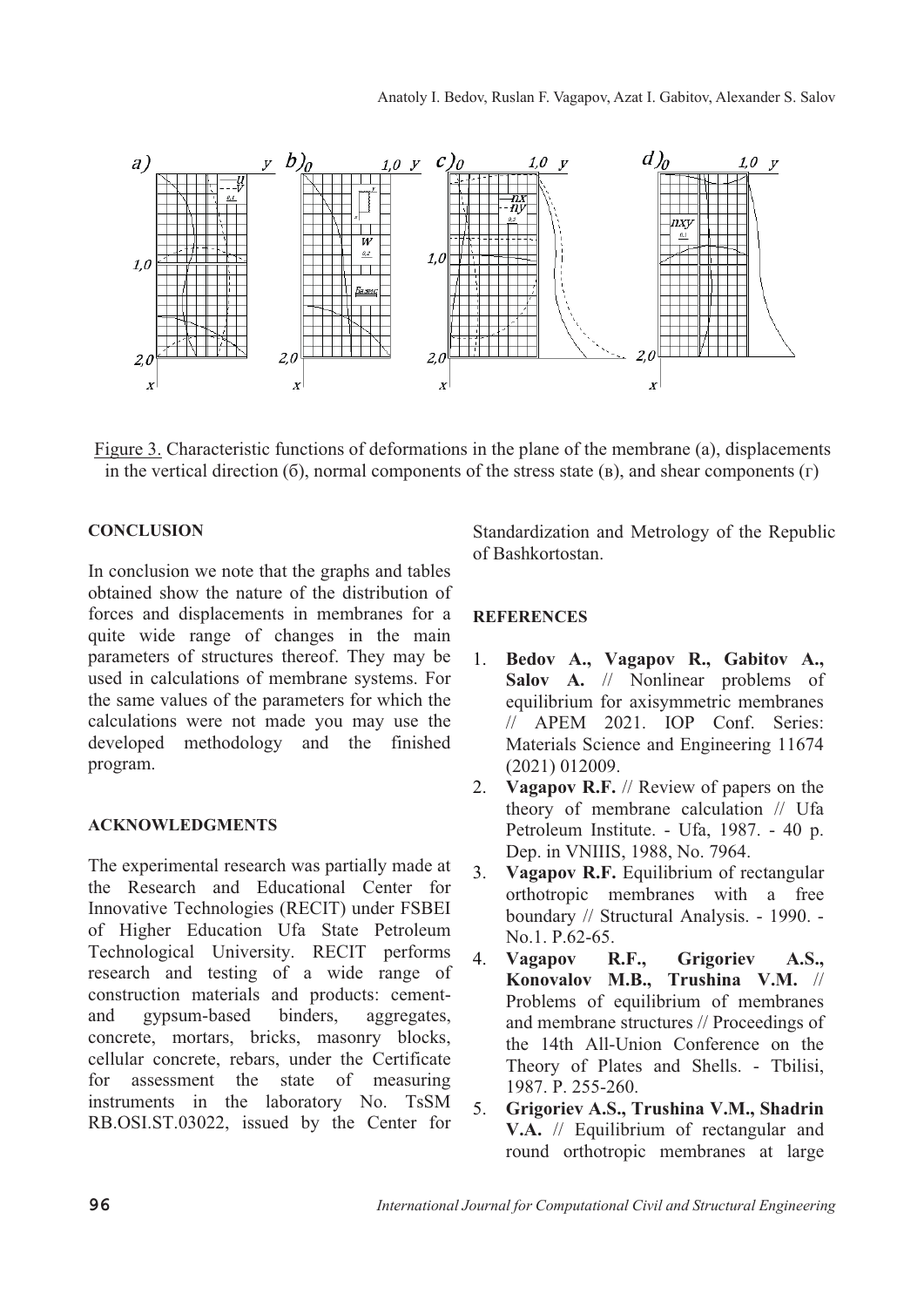deflections // Current problems in Mechanics and Aviation. - M., 1982. - P. 106-113.

- 6. **Demenev M.G.** Development of coating structures with the application of membrane panels // PhD Tech.Thesis M.: 1990. P.234.
- 7. **Bedov A.I., Gabitov A.I., Gaisin A.M., Salov A.S., Chernova A.R.** CAD technologies under thermal properties analysis of wall cladding of framed<br>buildings. IOP Conference Series: Conference Materials Science and Engineering: Volume 465, 2018.VII International Symposium Actual Problems of Computational Simulation in Civil Engineering 1–8 July 2018, Novosibirsk, Russian Federation. P.1-8.
- 8. **Eremeev P.G., Tusnin A.R.** Influence of the eccentric fixing of the membrane to the support contour on the redistribution of forces in the system // Structural Analysis. 1990. - No.1. P. 8-13.
- 9. **Eremeev P.G.** // 3D thin sheet metal structures of coatings. M: ASV, 2006. P.560.
- 10. **Kislooky V.N.** // Algorithm for the numerical solution of problems of statics and dynamics of nonlinear systems // Applied Mechanics. - Kyiv, 1966. - Vol. 2. - Issue. 6. P. 87-92.
- 11. **Kornishin M.S.** // Nonlinear problems of the theory of plates and depressed shells and methods for solution thereof. – M.: Science, 1964. P. 192
- *Bedov Anatoly Ivanovich,* PhD of Engineering, Professor of the Department of Reinforced Concrete and Stone Structures National Research Moscow State University of Civil Engineering; 26, Yaroslavskoe Shosse, Moscow, 129337, Russia; E-mail: gbk@mgsu.ru

*Vagapov Ruslan Fanilevich*, PhD of Engineering, Assistant Professor of Building Constructions Department Institute of Architecture and Civil Engineering Ufa State Technological University; street of Mendeleeva, the house 195, Ufa, 450080, Russia; E-mail: vagapov.rf@gmail.com

- 12. **Malyi V.I., Dolzhnikov I.L., Alyautdinov M.I., Kulikov V.L.** // Calculation of membrane coatings with a flexible contour // Structural Analysis. – 1981. No. 2. P. 18-22
- 13. Membrane constructions of buildings and structures: Reference. Under general editorship of V.I. Trofimov and P.G. Eremeeva; Central Research Institute of Building Structures named after V.A. Kucherenko. M.: Stroyizdat, 1990. P.446.<br>Novikov Yu.N. // Architectural
- 14. **Novikov Yu.N.** // Architectural membrane structures [Electronic] resource]: - Access mode: http://www.flexpro.ru / text.htm<br>**Perelmuter A.V., Slivker V.I.** //
- 15. **Perelmuter A.V., Slivker** Calculation models of structures and the possibility of analysis thereof. - M.: DMK Press, 2007. P.600.
- 16. Pneumatic building structures // Ermolov V.V. et al. - M:. Stroyizdat, 1983. P.439.
- 17. **Tusnin A.R.** Development of structures for the membrane coating of industrial buildings // PhD Tech. Thesis M.: 1989. P. 219.
- 18. **Trofimov V.I., Mikulin V.B., Pritsker A.Ya., Reusov V.A., Semyonov V.T.** // Membrane constructions of buildings and structures. Kyiv: Budivelnik, 1986. P.177.<br>Vinichenko V., Ryazanova V.A.,
- 19. **Vinichenko V., Ryazanova V.A., Gabitov A.I., Udalova Y.A., Salov A.S.** Efflorescence processes in exterior wall surface of buildings // Materials Science Forum 968 MSF, 2019. P. 115-121.

*Gabitov Azat Ismagilovich,* Doctor of Engineering, Professor of Building Constructions Department Institute of Architecture and Civil Engineering Ufa State Petroleum Technological University; street of Mendeleeva, the house 195, Ufa, 450080, Russia; E-mail: azat7@ufanet.ru

*Salov Alexander Sergeevich,* PhD of Engineering, Assistant Professor of Highways and Structural Engineering Department Institute of Architecture and Civil Engineering Ufa State Petroleum Technological University; street of Mendeleeva, the house 195, Ufa, 450080, Russia; E-mail: salov@list.ru